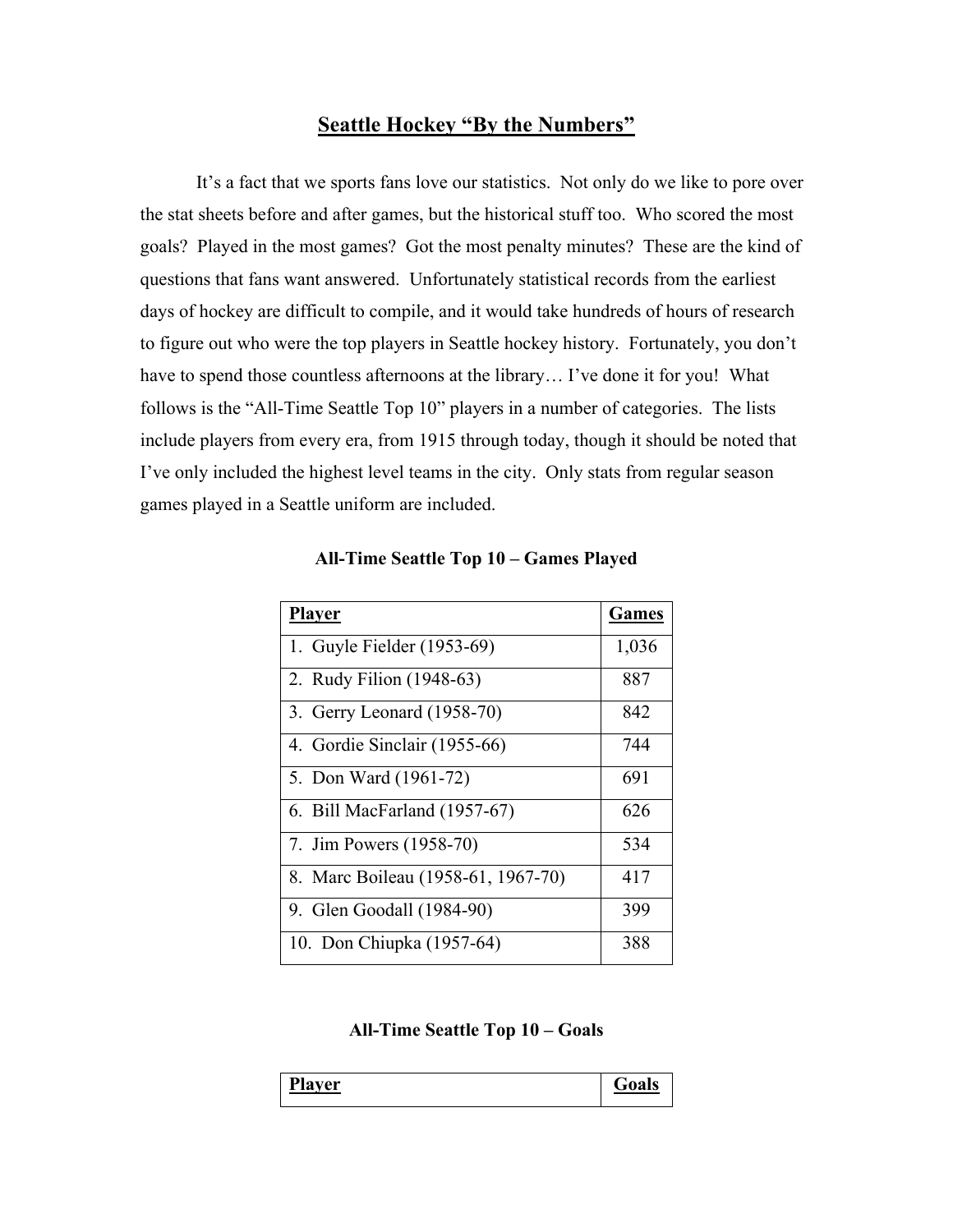| 1. Guyle Fielder (1953-69)   | 323    |
|------------------------------|--------|
| 2. Rudy Filion (1948-63)     | 316    |
| 3. Bill MacFarland (1957-67) | 299    |
| 4. Glen Goodall (1984-90)    | 262    |
| 5. Hal Tabor (1933-41)       | 175    |
| 6. Frank Foyston (1915-24)   | 174    |
| 7. ** Jim Powers (1958-70)   | $168+$ |
| 8. Victor Gervais (1985-90)  | 161    |
| 9. Gerry Leonard (1958-70)   | 157    |
| 10. Bernie Morris (1915-23)  | 148    |

\*\*The statistical record for Jim Powers in 1959-60 is incomplete due to a trade. His actual rank is likely fifth, behind Glen Goodall.

| <b>All-Time Seattle Top 10 – Assists</b> |  |  |  |
|------------------------------------------|--|--|--|
|------------------------------------------|--|--|--|

| Player                             | <b>Assists</b> |
|------------------------------------|----------------|
| 1. Guyle Fielder (1953-69)         | 1,099          |
| 2. Rudy Filion (1948-63)           | 553            |
| 3. Gordie Sincair (1955-66)        | 358            |
| 4. Bill MacFarland (1957-67)       | 344            |
| 5. Gerry Leonard (1958-70)         | 322            |
| 6. Glen Goodall (1984-90)          | 311            |
| 7. Victor Gervais (1985-90)        | 237            |
| 8. Marc Boileau (1958-61, 1967-70) | 195            |
| 9. Craig Channell (1979-82)        | 166            |
| 10. Don Chiupka (1957-64)          | 165            |

\*\*The statistical record for Jim Powers in 1959-60 is incomplete. Not including that season he had 152 assists, so he likely ranks in the Top 10.

## **All-Time Seattle Top 10 – Points**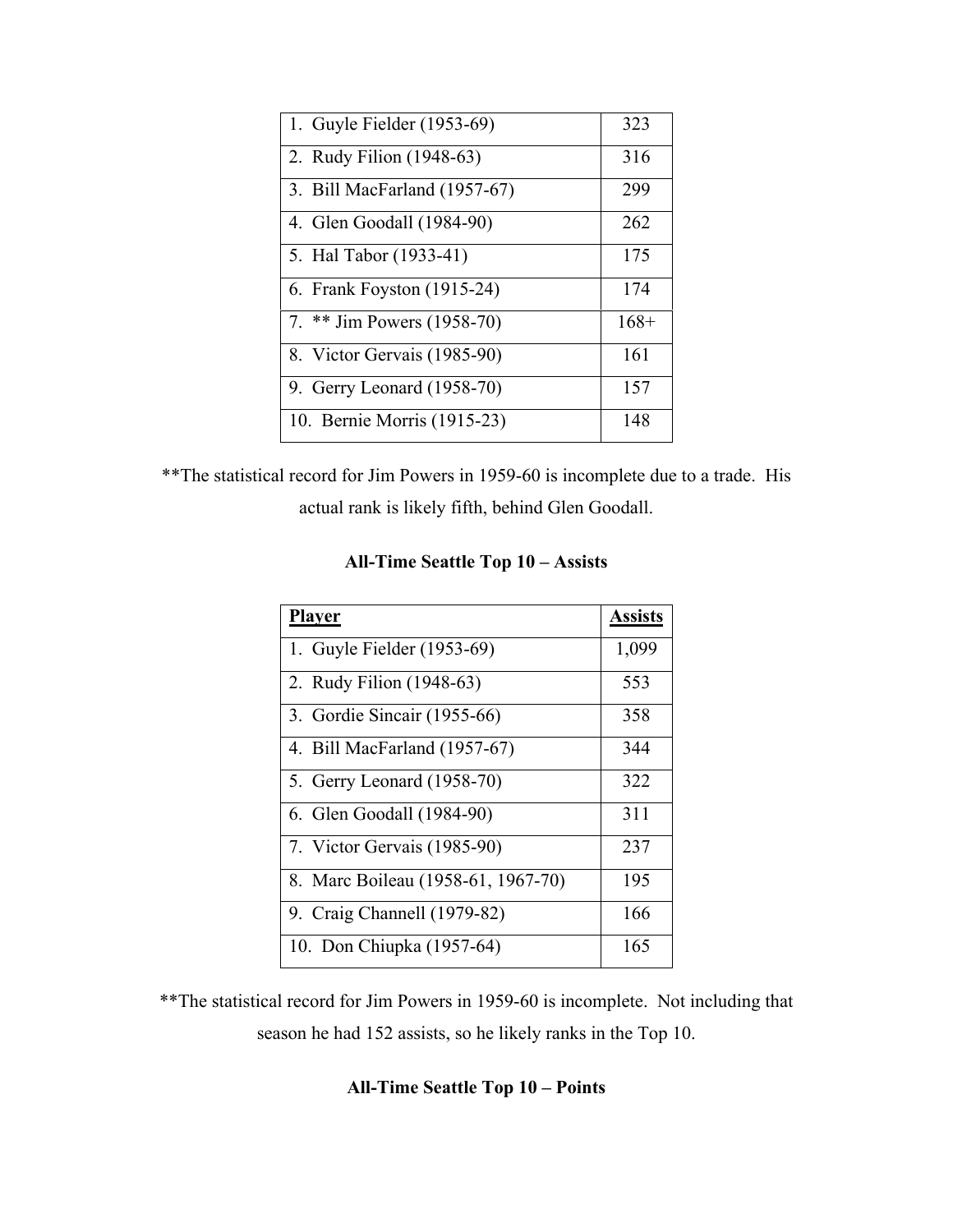| <b>Player</b>                      | <b>Games</b> |
|------------------------------------|--------------|
| 1. Guyle Fielder (1953-69)         | 1,422        |
| 2. Rudy Filion (1948-63)           | 869          |
| 3. Bill MacFarland (1957-67)       | 643          |
| 4. Glen Goodall (1984-90)          | 573          |
| 5. Gerry Leonard (1958-70)         | 479          |
| 6. Gordie Sinclair (1955-66)       | 472          |
| 7. Victor Gervais (1985-90)        | 398          |
| 8. Lindsay Vallis (1987-91)        | 336          |
| 9. Marc Boileau (1958-61, 1967-70) | 322          |
| 10. Jim Powers (1958-70)           | $320+$       |

\*\*The statistical record for Jim Powers in 1959-60 is incomplete - he likely ranks  $8^{th}$ behind Victor Gervais.

**All Time Seattle Top 10 – Penalty Minutes**

| <b>Player</b>                       | <b>PIM</b> |
|-------------------------------------|------------|
| 1. Don Ward (1961-72)               | 1,110      |
| 2. Phil Stanger (1980-83)           | 929        |
| 3. Turner Stevenson (1988-92)       | 846        |
| 4. Jamie Huscroft (1983-87)         | 828        |
| 5. Rob Dumas (1984-89)              | 788        |
| 6. Zack FitzGerald (2001 – Present) |            |
| 7. Frank Arnett (1952-53, 1958-62)  | 744        |
| 8. Greg Black (1998-2003)           | 700        |
| 9. Darren McLachlan (1998-2003)     | 691        |
| 10. Brendan Witt (1990-94)          | 686        |